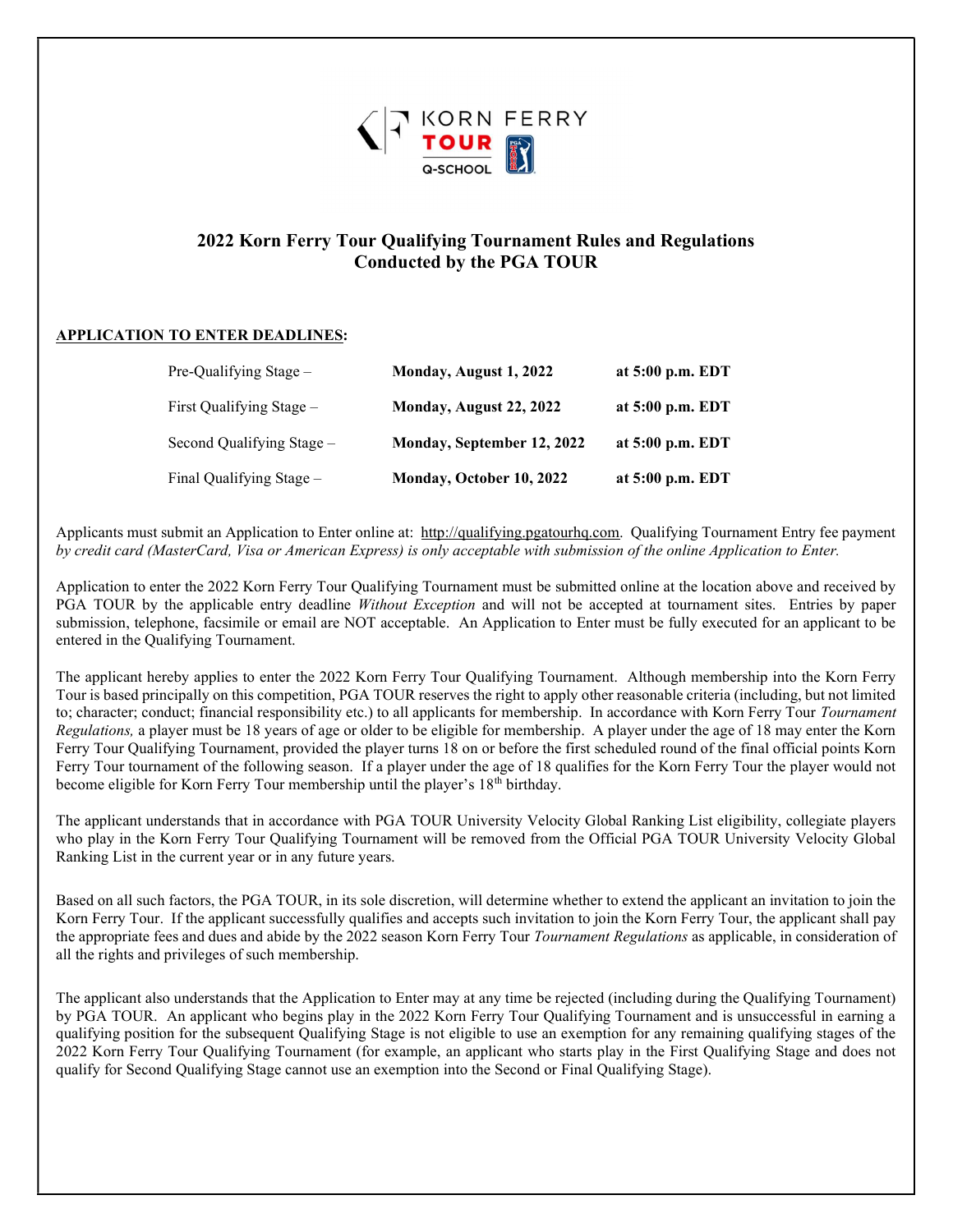#### 1. FORMAT, ENTRY FEES, SCHEDULE OF PLAY, TOURNAMENT LOCATIONS:

The Qualifying Tournament will be conducted in four stages (Pre-Qualifying, First, Second and Final) of stroke play. Each of the tournament locations are individual competitions and are only associated in that the results are used to determine the applicants that advance to the next stage or will be eligible for Korn Ferry Tour membership.

| Entry deadline:                                 | 5:00 p.m. EDT, Monday, August 1, 2022                                                                 |                                                                                                                                                                                                                                                                                                                            | \$3,500 |
|-------------------------------------------------|-------------------------------------------------------------------------------------------------------|----------------------------------------------------------------------------------------------------------------------------------------------------------------------------------------------------------------------------------------------------------------------------------------------------------------------------|---------|
|                                                 | ** Additional payment for Successful Pre-Qualifiers paid:                                             | before 5:00 p.m. EDT, Wednesday, September 7, 2022                                                                                                                                                                                                                                                                         | \$3,000 |
| Dates:<br><b>Host Sites:</b>                    | Brunswick, GA<br>Lantana, TX<br>Lincoln, NE                                                           | Wednesday - Friday, August 24 - 26, 2022 (Practice - August 22 & 23)<br><b>Brunswick Country Club</b><br>Lantana Golf Club<br>Highlands Golf Course                                                                                                                                                                        |         |
| Dates:<br><b>Host Sites:</b>                    | Bermuda Run, NC<br>Prattville, AL<br>Bermuda Dunes, CA                                                | Wednesday – Friday, August 31 – September 2, 2022 (Practice – August 29 & 30)<br>Bermuda Run Country Club (East Course)<br>Capitol Hill Club (Senator Course)<br>Bermuda Dunes Country Club (Classic Course)                                                                                                               |         |
|                                                 |                                                                                                       |                                                                                                                                                                                                                                                                                                                            |         |
| В.                                              | First Qualifying Stage - Stroke play contested over 72 holes.                                         |                                                                                                                                                                                                                                                                                                                            |         |
| Entry deadline:<br>Dates:<br><b>Host Sites:</b> | 5:00 p.m. EDT, Monday, August 22, 2022<br>Kannapolis, NC<br>Palm Desert, CA<br>Rockwall, TX           | Tuesday – Friday, September 13 – 16, 2022 (Practice – September 11 & 12)<br>Club at Irish Creek<br>Ironwood Country Club (South Course)<br>Rockwall Golf & Athletic Club                                                                                                                                                   | \$6,500 |
| Dates:<br>Host Sites:                           | Naperville, IL<br>Maricopa, AZ<br>Mobile, AL<br>Montgomery, TX<br>Fort Myers, FL<br>ChampionsGate, FL | Tuesday – Friday, September 20 – 23, 2022 (Practice – September 18 & 19)<br>White Eagle Golf Club (Red/White)<br>AK-CHIN Southern Dunes Golf Course<br>RTJ Magnolia Grove (Crossings Course)<br>Walden on Lake Conroe Golf Club<br>Crown Colony Golf & Country Club<br>Omni Resort at ChampionsGate (International Course) |         |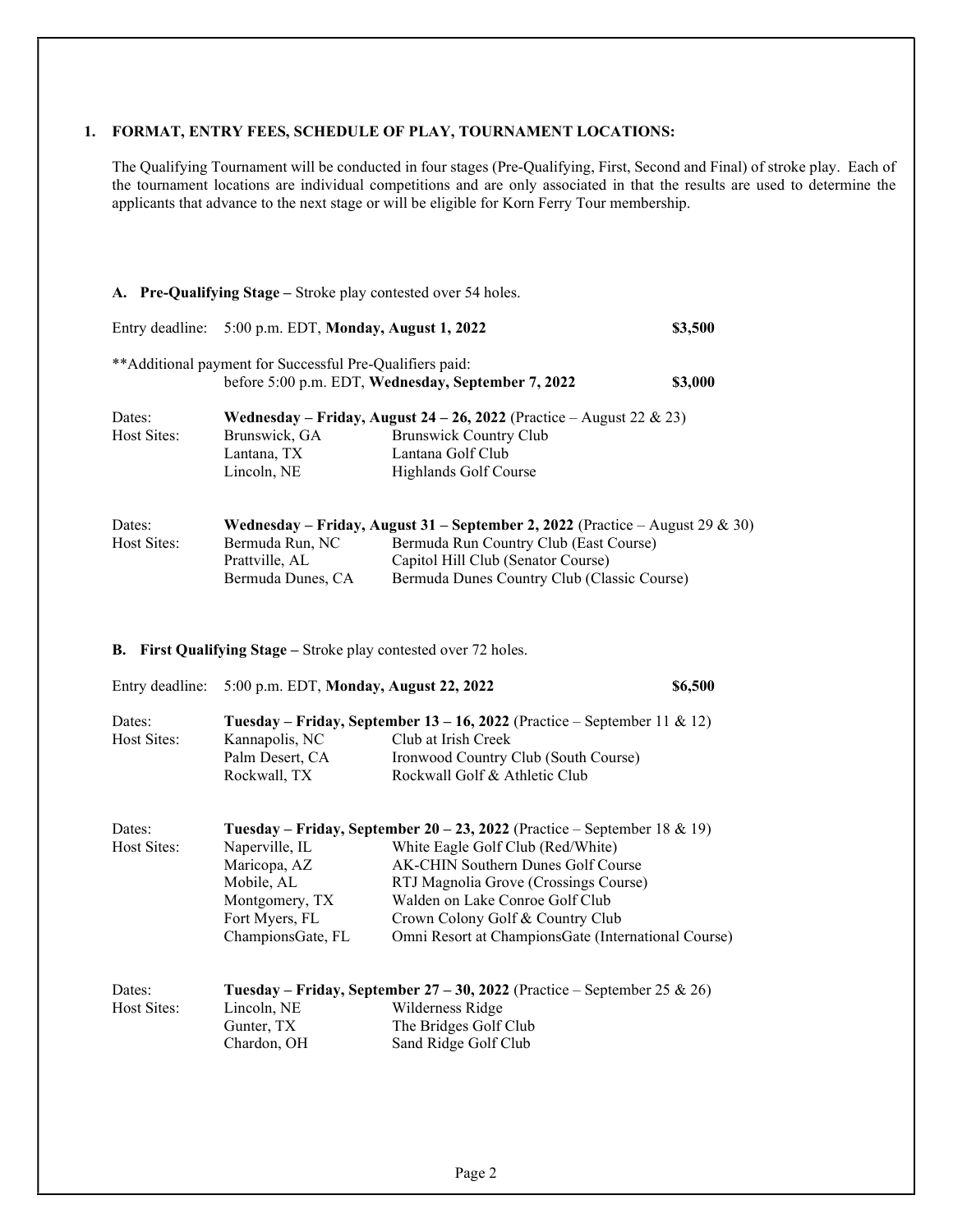|                 |                                         | C. Second Qualifying Stage – Stroke play contested over 72 holes.           |                                                  |  |  |
|-----------------|-----------------------------------------|-----------------------------------------------------------------------------|--------------------------------------------------|--|--|
|                 |                                         | Entry deadline: 5:00 p.m. EDT, Monday, September 12, 2022                   | \$6,000                                          |  |  |
| Dates:          |                                         | Tuesday – Friday, October 11 – 14, 2022 (Practice – October 9 & 10)         |                                                  |  |  |
| Host Sites:     | Albuquerque, NM                         | University of New Mexico Golf Course (Championship)                         |                                                  |  |  |
|                 | Dothan, AL                              |                                                                             | RTJ Trail at Highland Oaks (Highlands/Marshwood) |  |  |
|                 | Valdosta, GA                            | Kinderlou Forest Golf Club                                                  |                                                  |  |  |
| Dates:          |                                         | <b>Tuesday – Friday, October 18 – 21, 2022</b> (Practice – October 16 & 17) |                                                  |  |  |
| Host Sites:     | Plantation, FL                          | <b>Plantation Preserve Golf Course</b>                                      |                                                  |  |  |
|                 | Murrieta, CA                            | Bear Creek Golf Club                                                        |                                                  |  |  |
|                 |                                         | <b>D.</b> Final Qualifying Stage – Stroke play contested over 72 holes.     |                                                  |  |  |
| Entry deadline: | 5:00 p.m. EDT, Monday, October 10, 2022 |                                                                             | \$5,500                                          |  |  |
| Dates:          |                                         | Friday – Monday, November $4 - 7$ , 2022 (Practice – November 1-3)          |                                                  |  |  |

| E. Prize Money: Prize money in U.S. Funds will be distributed as follows: |  |
|---------------------------------------------------------------------------|--|

Host Site: Savannah, GA The Landings Golf Club

| 1 <sup>st</sup>  | \$50,000 | 11 <sup>th</sup> | \$10,000 | $21^{st}$        | \$8,000 | 31 <sup>st</sup> | \$7,000 |
|------------------|----------|------------------|----------|------------------|---------|------------------|---------|
| 2 <sup>nd</sup>  | \$36,000 | $12^{th}$        | \$10,000 | 22 <sup>nd</sup> | \$8,000 | 32 <sup>nd</sup> | \$7,000 |
| 3 <sup>rd</sup>  | \$28,000 | 13 <sup>th</sup> | \$10,000 | 23 <sup>rd</sup> | \$8,000 | 33 <sup>rd</sup> | \$7,000 |
| 4 <sup>th</sup>  | \$24,000 | 14 <sup>th</sup> | \$10,000 | 24 <sup>th</sup> | \$8,000 | 34 <sup>th</sup> | \$7,000 |
| 5 <sup>th</sup>  | \$22,000 | 15 <sup>th</sup> | \$10,000 | 25 <sup>th</sup> | \$8,000 | 35 <sup>th</sup> | \$7,000 |
| 6 <sup>th</sup>  | \$20,000 | 16 <sup>th</sup> | \$9,000  | 26 <sup>th</sup> | \$7,500 | 36 <sup>th</sup> | \$6,500 |
| 7 <sup>th</sup>  | \$18,000 | 17 <sup>th</sup> | \$9,000  | 27 <sup>th</sup> | \$7,500 | 37 <sup>th</sup> | \$6,500 |
| 8 <sup>th</sup>  | \$16,000 | 18 <sup>th</sup> | \$9,000  | 28 <sup>th</sup> | \$7,500 | 38 <sup>th</sup> | \$6,500 |
| 9 <sup>th</sup>  | \$14,000 | 19 <sup>th</sup> | \$9,000  | 29 <sup>th</sup> | \$7,500 | 39 <sup>th</sup> | \$6,500 |
| 10 <sup>th</sup> | \$12,000 | 20 <sup>th</sup> | \$9,000  | 30 <sup>th</sup> | \$7,500 | 40 <sup>th</sup> | \$6,500 |

 Marshwood Course (Host) Magnolia Course (Remote)

## 2. PRE-QUALIFYING STAGE:

Applicants not exempt to First, Second or Final Qualifying Stage shall participate in Pre-Qualifying. Field sizes at each tournament location are scheduled to be approximately 78 applicants with no reduction (cut) of field. In the event the number of Pre-Qualifying entries exceeds the number that can be accommodated by the currently scheduled Pre-Qualifying tournament location an overflow tournament location will be used. Approximately 210 qualifying positions plus ties will be available for Pre-Qualifying contestants to advance to the First Qualifying Stage. The number of applicants advancing from each Pre-Qualifying tournament location will be on a pro rata basis (i.e., approximately the same percentage from each tournament location will advance), and such number will be announced during Pre-Qualifying. All applicants tied for the last qualifying position at the conclusion of play at each tournament location will advance. Successful Pre-Qualifying applicants will be assigned their First Qualifying Stage tournament location in the order of the applicant's preference based on Pre-Qualifying finish position. A blind clinical draw will be conducted by PGA TOUR to determine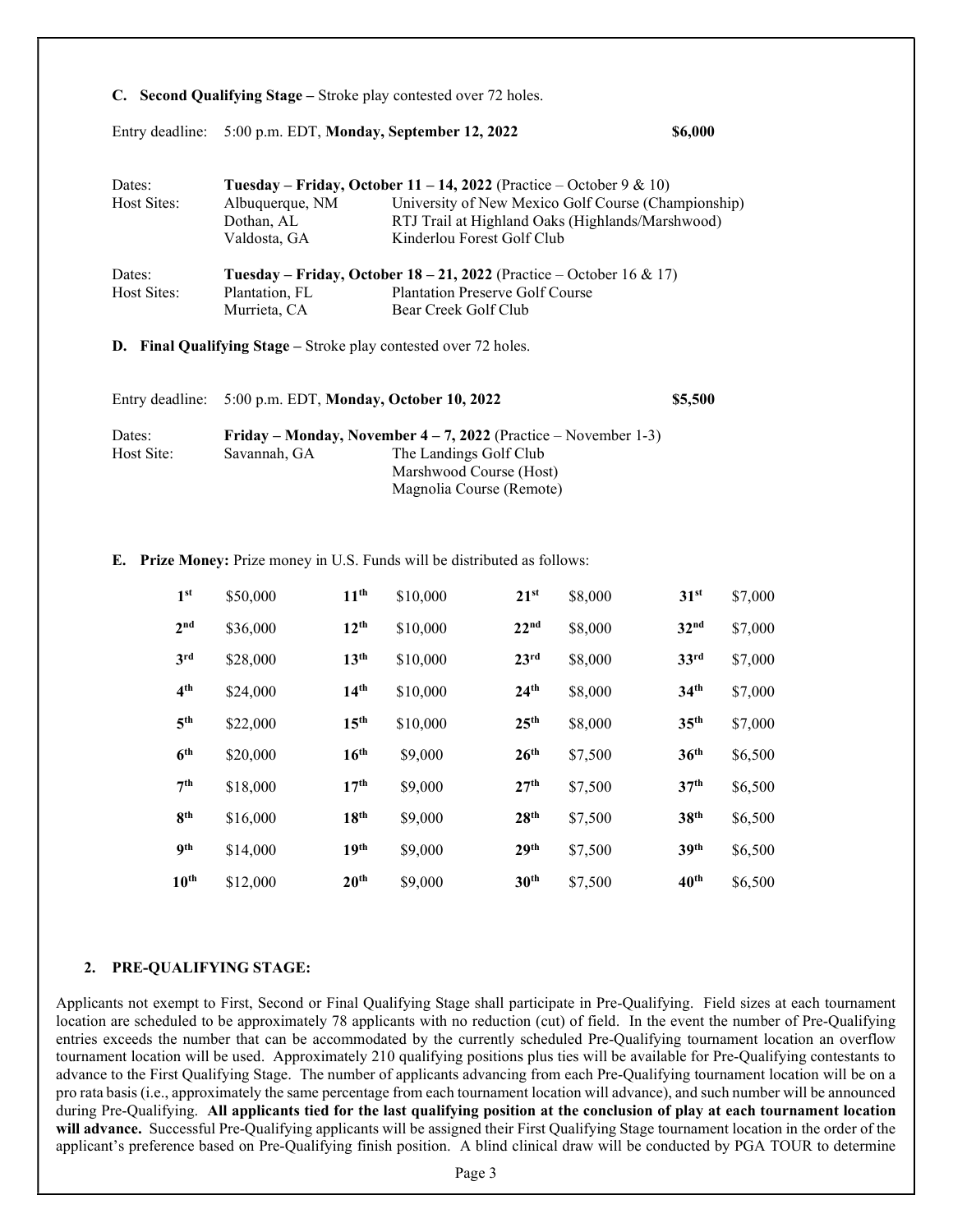the order that successful Pre-Qualifying applicants with the same finish position are assigned First Qualifying Stage tournament locations. Ties among those earning a First Qualifying Stage position at the same Pre-Qualifying tournament location will be broken for the purpose of making First Qualifying Stage assignments by matching individual stipulated round scores in descending order beginning with the last round. Ties remaining after a match of rounds will be broken by matching individual hole scores from the 18th hole of the last round backwards. The entry fee includes green fees, practice balls on all official practice and qualifying round days and liability insurance coverage covering certain liabilities that may arise as a result of the applicant's presence at the Pre-Qualifying tournament location.

## 3. FIRST QUALIFYING STAGE:

Successful Pre-Qualifying applicants and applicants exempt to First Qualifying Stage shall participate in the First Qualifying Stage. First Qualifying Stage tournament locations are scheduled to be approximately 78 players with no reduction (cut) of field. Approximately 225 positions are reserved for successful Pre-Qualifying contestants with approximately 20 positions reserved in each of the 12 scheduled First Qualifying Stage tournament locations. In the event the number of exempt to First Qualifying Stage entries exceeds the number that can be accommodated by the 12 scheduled First Qualifying Stage tournament locations, an overflow tournament location will be used. The number of applicants advancing from each tournament location will be on a pro rata basis (i.e., approximately the same percentage from each tournament location will advance), and such number will be announced during the First Qualifying Stage. All applicants tied for the last qualifying position at the conclusion of play at each tournament location will advance. Successful First Qualifying Stage applicants will be assigned their Second Qualifying Stage tournament location in the order of the applicant's preference based on First Qualifying Stage finish position. A blind clinical draw will be conducted by PGA TOUR to determine the order that successful First Qualifying Stage applicants with the same finish position are assigned Second Qualifying Stage tournament locations. Ties among those earning a Second Qualifying Stage position at the same First Qualifying Stage tournament location will be broken for the purpose of making Second Qualifying Stage assignments by matching individual stipulated round scores in descending order beginning with the last round. Ties remaining after a match of rounds will be broken by matching individual hole scores from the 18th hole of the last round backwards. The entry fee includes green fees, practice balls on all official practice and qualifying round days and liability insurance coverage covering certain liabilities that may arise as a result of the applicant's presence at the First Qualifying Stage tournament location.

The following applicants shall be exempt to First Qualifying Stage:

- A. Members of the Korn Ferry Tour, PGA TOUR, Japan Golf Tour, DP World Tour, PGA Tour of Australasia, Sunshine Tour, PGA TOUR Latinoamérica or PGA TOUR Canada during the years 2020, 2021 or 2022.
- B. Applicants that made the cut in a tournament awarding Official Money conducted by the Korn Ferry Tour, PGA TOUR, DP World Tour, Japan Golf Tour, PGA Tour of Australasia, Sunshine Tour, PGA TOUR Latinoamérica or PGA TOUR Canada during the years 2021 or 2022 as of the First Qualifying Stage entry deadline (August 22, 2022).
- C. Applicants that played in the Second Qualifying Stage of the 2018, 2019 or 2020-2021 Korn Ferry Tour Qualifying Tournament.
- D. Applicants that finished in the top 50, including ties, in a First Qualifying Stage of the 2019 or 2020-2021 Korn Ferry Tour Qualifying Tournament.
- E. Applicants that played in the 2021 or 2022; Masters Tournament; U.S. Open; The Open Championship or PGA Championship.
- F. Applicants that played in the 2022 PGA Professional National Championship.
- G. Applicants that made the cut in the 2021 PGA Assistant Professional National Championship.
- H. Applicants ranked first through two hundred (1-200) on the Official World Golf Ranking to be released as of August 22, 2022.
- Applicants ranked six through twenty-five (6-25) on the World Amateur Golf Ranking (WAGR) to be released as of Wednesday, August 17, 2022.
- J. Applicants that qualified for the 2019 or 2021 Walker Cup.
- K. Applicants that played in the Semi-Finals of the 2019, 2021 or 2022 U.S. Amateur or the Finals of the 2019 or 2021 U.S. Mid-Amateur.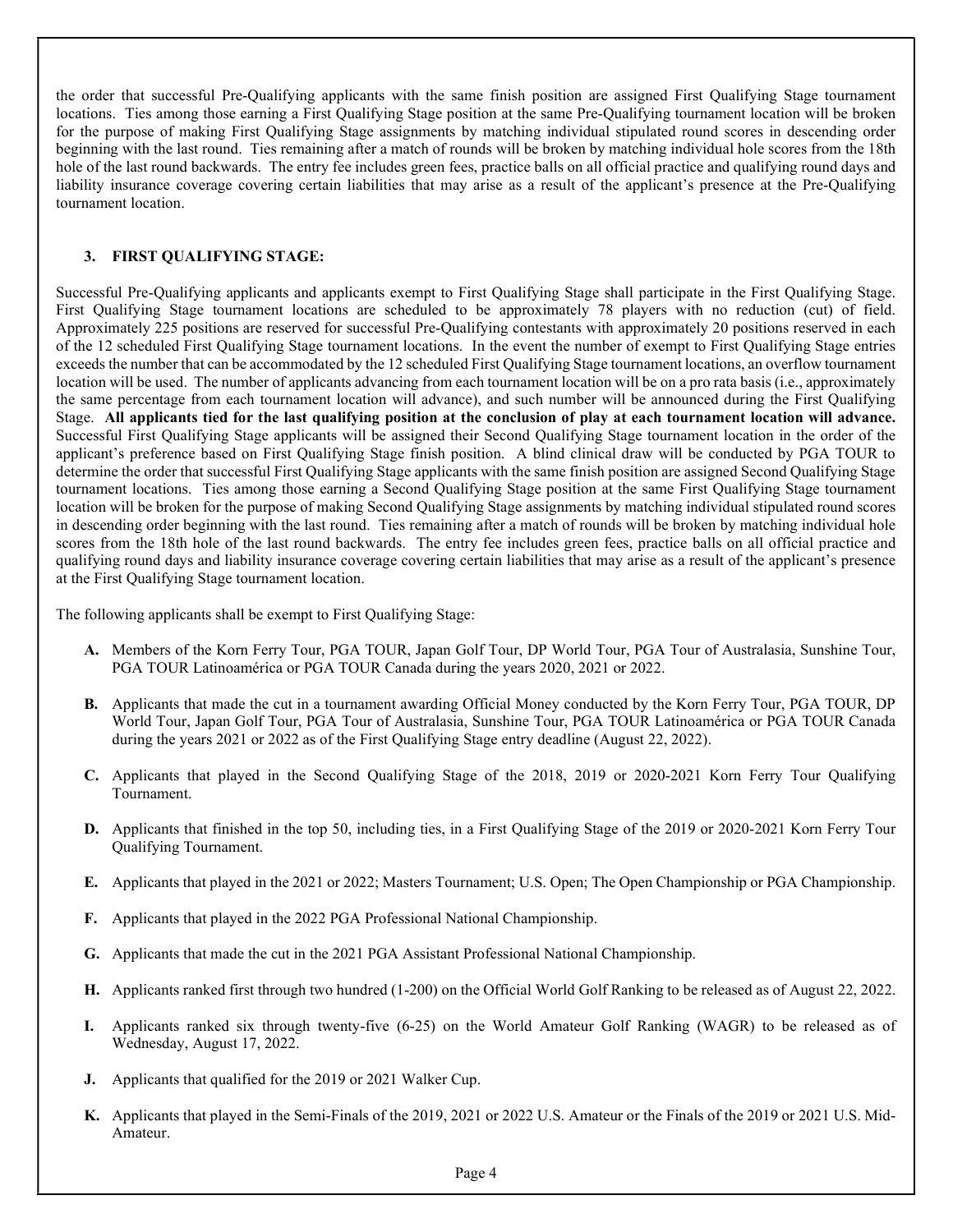### 4. SECOND QUALIFYING STAGE:

Successful First Qualifying Stage applicants and applicants exempt to the Second Qualifying Stage shall participate in Second Qualifying Stage. The overall field size is scheduled to be approximately 360 applicants plus ties from the First Qualifying Stage tournament locations. Field sizes at Second Qualifying Stage tournament locations are scheduled to be approximately 75 applicants with no reduction (cut) of fields. The number of applicants advancing from each tournament location will be on a pro rata basis (i.e., approximately the same percentage from each tournament location will advance), and such number will be announced during the Second Qualifying Stage. All applicants tied for the last qualifying position at the conclusion of play at each tournament location will advance. The entry fee includes green fees, practice balls on official practice and qualifying round days and liability insurance coverage covering certain liabilities that may arise as a result of the applicant's presence at the Second Qualifying Stage tournament location.

The following applicants shall be exempt to Second Qualifying Stage:

- A. 2021-2022 PGA TOUR members that are eligible for tournament play as defined in the PGA TOUR Tournament Regulations.
- B. Applicants eligible for the 2022 Korn Ferry Tour Finals as defined in the Korn Ferry Tour Tournament Regulations.
- C. Applicants finishing eighty-six through one hundredth (86-100) on the season ending 2022 Official Korn Ferry Tour Regular Season Points List, as defined in the Korn Ferry Tour Tournament Regulations.
- D. Applicants with an official victory in a 2019, 2020-2021 or 2022 Korn Ferry Tour tournament as defined in the Korn Ferry Tour Tournament Regulations.
- E. Applicants that have made the cut in one hundred (100) or more combined PGA TOUR and Korn Ferry Tour tournaments awarding official money and are either:
	- a) ranked on the Official World Golf Rankings to be released as of September 12, 2022 or;

b) played in the 2019 or 2020-2021 Korn Ferry Tour Qualifying Tournament.

- F. Applicants ranked eleven through twenty-five (11-25 and ties) on the PGA Tour Latinoamérica 2022 Final Official Points List, as defined in the PGA Tour Latinoamérica Tournament Regulations.
- G. Applicants ranked eleven through twenty-five (11-25 and ties) on the PGA TOUR Canada 2022 Final Official Points List, as defined in the PGA TOUR Canada Tournament Regulations.
- H. Applicants ranked sixth through fifteen (6-15) on the current season's final official PGA TOUR University Velocity Global Ranking List.
- I. Applicants ranked six through fifteen (6-15) on the current season's Official Order of Merit for the DP World Tour or Japan Golf Tour as of the Second Stage entry deadline (September 12, 2022).
- J. Applicants ranked six through fifteen (6-15) on the 2021/22 Final Official Money List for the PGA Tour of Australasia.
- K. Applicants ranked six through fifteen (6-15) on the 2021-2022 season Final Official Players List for the Sunshine Tour.
- L. Applicants who made the cut in the 2022: Masters Tournament; PLAYERS Championship; U.S. Open Championship; The Open Championship or PGA Championship.
- M. Applicants ranked one through five (1-5) including ties at the 2022 PGA Professional National Championship.
- N. Applicants ranked first through one hundred (1-100) on the Official World Golf Rankings to be released as of September 12, 2022.
- O. Applicants ranked first through five (1-5) on the World Amateur Golf Ranking (WAGR) to be released as of Wednesday, September 7, 2022.
- P. Applicant who is a current Korn Ferry Tour member that has been disabled to the extent he is unable to compete in more than twelve (12) events in a season but has played in a minimum of five (5) Korn Ferry Tour events that season; has performed at a level which placed him  $86<sup>th</sup> - 100<sup>th</sup>$  on the Official Korn Ferry Tour Regular Season Points List at the time he was disabled; or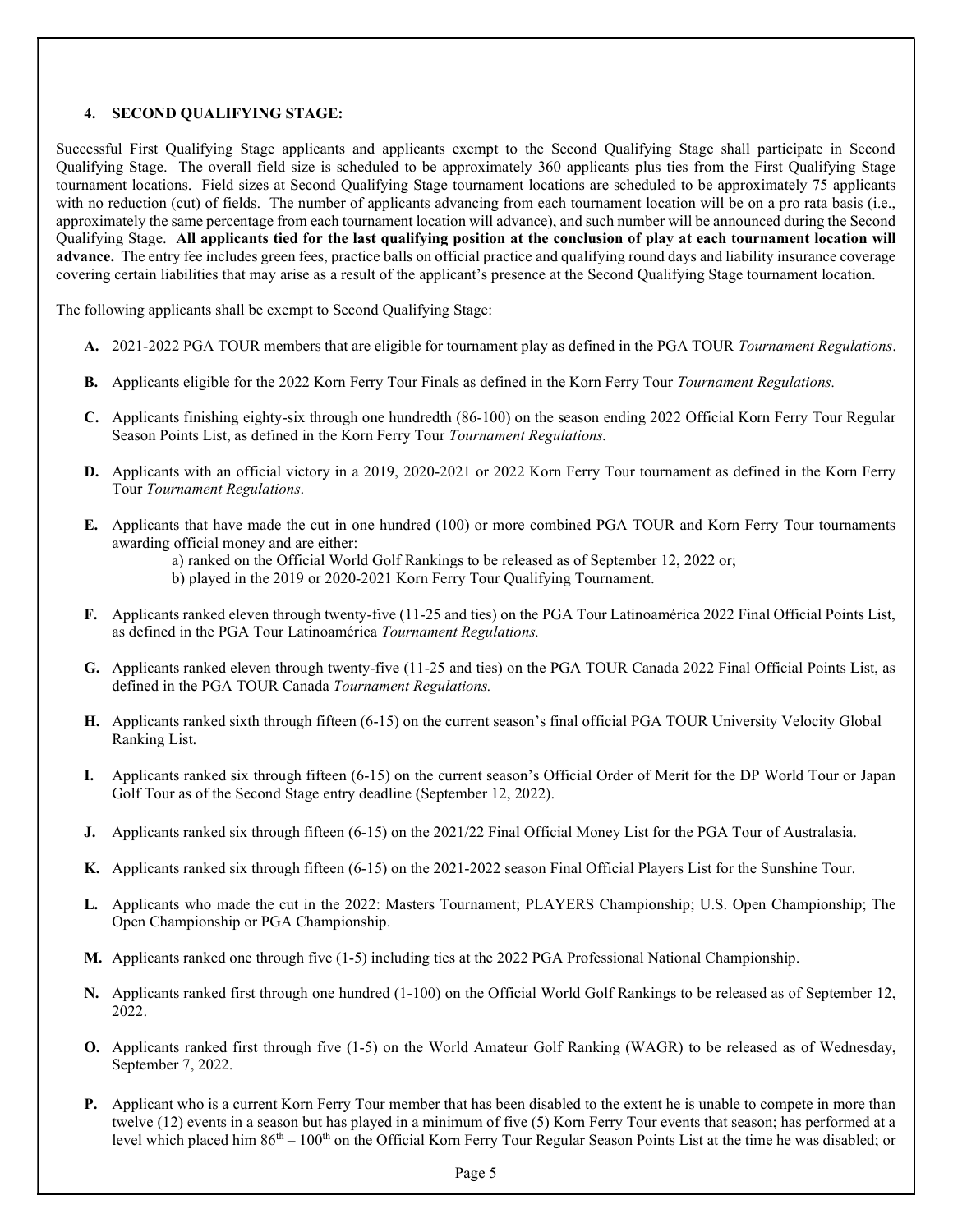who has average points per event at the time he was disabled which would have placed him  $86<sup>th</sup> - 100<sup>th</sup>$  on the official Korn Ferry Tour Regular Season Points List, for the entire season (determined by multiplying such average points by the average number of Korn Ferry Tour events played by all Korn Ferry Tour members).

## 5. FINAL QUALIFYING STAGE:

Successful Second Qualifying Stage applicants and applicants exempt to Final Qualifying Stage shall participate in the Final Qualifying Stage. The field size is scheduled to be approximately 138 players plus ties from the Second Qualifying Stage tournament locations with no reduction (cut) of field. The entry fee includes green fees, practice balls for practice and competitive round days and liability insurance covering may arise because of the applicant's presence at the Final Qualifying Stage tournament location.

The following applicants shall be eligible to start at Final Qualifying Stage:

- A. Applicants ranked seventy-six through eighty-five (76-85) on the season ending 2022 Korn Ferry Tour Regular Season Official Points List, as defined in the Korn Ferry Tour Tournament Regulations.
- B. Applicants finishing within the top one hundred (100) and ties on the 2022 Korn Ferry Tour Finals Priority Ranking List.
- C. Applicants ranked second through ten (2-10) on the PGA Tour Latinoamérica 2022 Final Official Points List, as defined in the PGA Tour Latinoamérica Tournament Regulations.
- D. Applicants ranked second through ten (2-10) on the PGA TOUR Canada 2022 Final Official Points List, as defined in the PGA TOUR Canada Tournament Regulations.
- E. Applicants ranked first through fifth (1-5) on the current season's final official PGA TOUR University Velocity Global Ranking List.
- F. Applicants ranked first through fifth (1-5) on the current season's Official Order of Merit for the DP World Tour or Japan Golf Tour as of the Final Qualifying Stage deadline (October 10, 2022).
- G. Applicants ranked first through fifth (1-5) on the 2021/22 Final Official Money List for the PGA Tour of Australasia.
- H. Applicants ranked first through fifth (1-5) on the 2021-2022 season Final Official Players List for the Sunshine Tour.
- I. Applicants ranked on the PGA TOUR Non-member FedExCup Points list (including Special Temporary Members) whose combined official points and points earned in official money World Golf Championship events is equal to or greater than the 150th place finisher on the Final 2021-2022 Regular Season FedExCup Points List.
- J. Applicants among Major and Minor, Medical Extension category members (as defined in the PGA TOUR Tournament Regulations) whose FedExCup Points earned in their "Available Tournaments", when combined with the amount of FedExCup Points earned in their "Tournaments Played", equals or exceeds the amount of FedExCup Points earned by the member who finished last in the 25 finishers beyond  $125<sup>th</sup>$  place on the FedEx Cup Points List for the preceding season shall be exempt into Final Qualifying Stage in that year provided that the FedExCup Points earned in his "Tournaments Played" was less than the 150<sup>th</sup> finisher on the FedExCup Points List in the year of the applicant's injury.
- K. Applicant who is a current Korn Ferry Tour member that has been disabled to the extent he is unable to compete in more than twelve (12) events in a season but has played in a minimum of five (5) Korn Ferry Tour events that season; has performed at a level which placed him  $76<sup>th</sup> – 85<sup>th</sup>$  on the Official Korn Ferry Tour Regular Season Points List at the time he was disabled; or who has average points per event at the time he was disabled which would have placed him  $76<sup>th</sup> - 85<sup>th</sup>$  on the Official Korn Ferry Tour Regular Season Points List for the entire season (determined by multiplying such an average number of Korn Ferry Tour events played by all Korn Ferry Tour members).
- L. Applicants ranked first through fifty (1-50) on the Official World Golf Rankings scheduled to be released as of the Final Qualifying Stage entry deadline (October 10, 2022).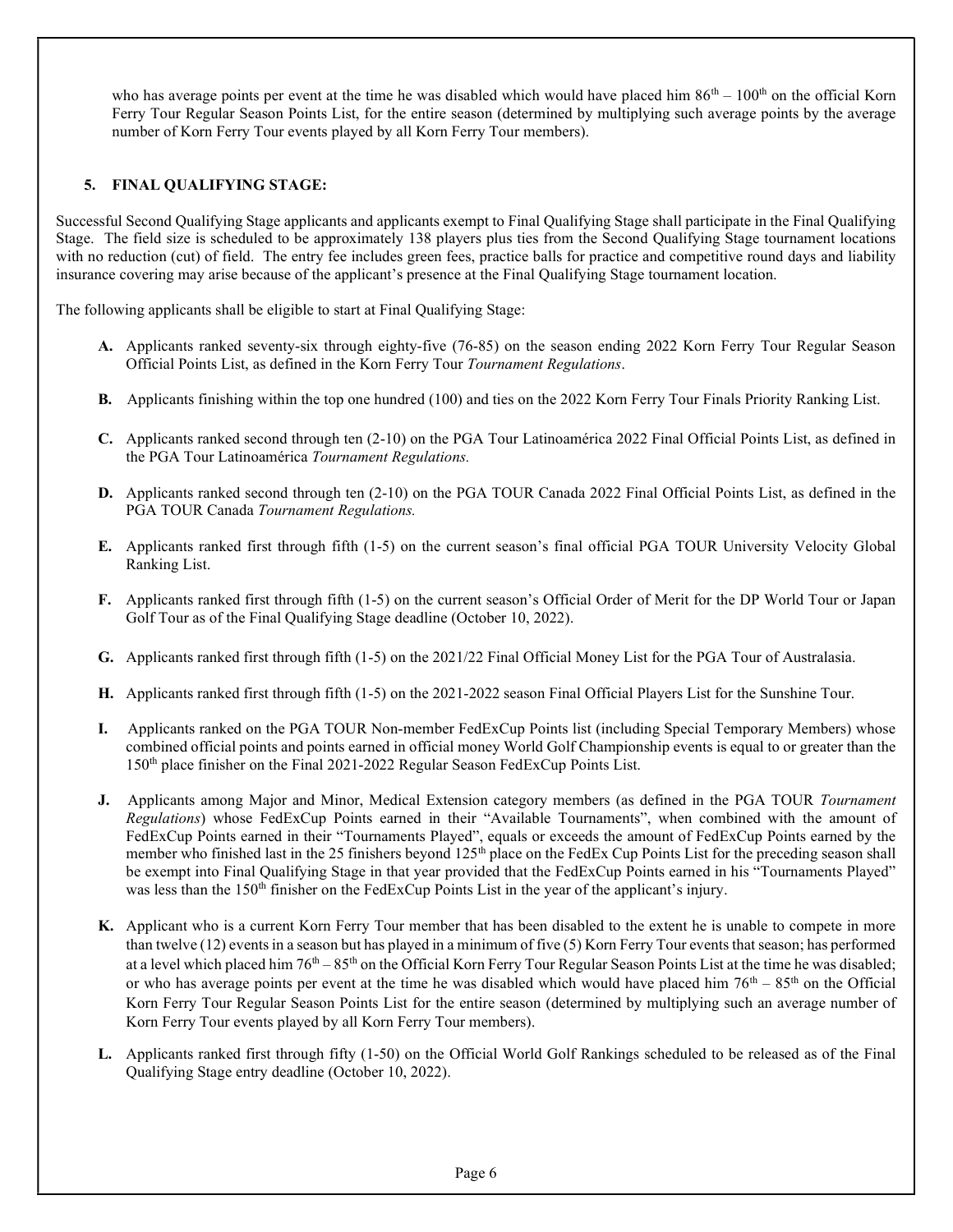### 6. NOTIFICATION OF ACCEPTANCE OF ENTRY APPLICATION / QUALIFYING TOURNAMENT LOCATION ASSIGNMENT:

Upon receipt of a fully executed Application to Enter, applicants will be notified of acceptance of their entry into the Qualifying Tournament and their qualifying tournament location assignment via e-mail. PGA TOUR is not responsible and has no liability for the timely delivery of e-mail messages. It is an applicant's responsibility to verify their status in the Qualifying Tournament. Applicants required to start play at Pre-Qualifying, First Qualifying Stage or Second Qualifying Stage will be assigned their initial qualifying tournament location in order of acceptance of their Application to Enter, based upon space availability and the order of their tournament location preference as indicated on the Application to Enter, at the time such applicant is assigned to a qualifying tournament location; provided, however, that assignment to qualifying tournament locations shall be at the discretion of PGA TOUR. After their initial qualifying tournament location assignment and prior to the Application to Enter deadline for the stage, applicants may request a change of qualifying tournament location assignment which will only be made based upon space availability at the time the request is made. After the Application to Enter deadline for the stage, change in tournament location assignments will not be made. An Application to Enter should be submitted early to allow for delay in delivery, correction of any errors/deficiencies and to increase the likelihood of the applicants' preferred qualifying tournament location assignment.

### 7. WITHDRAWALS:

Applicants withdrawing from the Qualifying Tournament must inform the PGA TOUR in writing (via email qualifyingtournament@pgatourhq.com) of their withdrawal from the tournament and must include the applicant's name, tournament location they are withdrawing from, and date of birth. The refunds are subject to a withdrawal fee based on the dates listed below.

| WITHDRAWAL FEES | From Pre-Oualifying:                                     |       |
|-----------------|----------------------------------------------------------|-------|
|                 | Prior to August 1, 2022:                                 | \$350 |
|                 | On or After August 1, 2022:                              | \$650 |
|                 | <b>Exempt to First Stage Applicants from First Stage</b> |       |
|                 | Prior to August 22, 2022:                                | \$350 |
|                 | On or After August 22, 2022:                             | \$650 |
|                 | Exempt to Second Stage Applicants from Second Stage      |       |
|                 | Prior to September 12, 2022:                             | \$350 |
|                 | On or After September 12, 2022:                          | \$650 |
|                 | Exempt to Final Stage Applicants from Final Stage        |       |
|                 | Prior to October 10, 2022:                               | \$350 |
|                 | On or After October 10, 2022:                            | \$650 |

Notwithstanding any prior written notice of withdrawal furnished by an applicant, if the entry fee was not successfully processed for payment due to a dispute of the charge by the cardholder and/or once an applicant begins play in any stage of the Qualifying Tournament, is disqualified, or is removed for conduct unbecoming a professional or noncompetitive performance, as determined by the PGA TOUR in its sole discretion, the applicant will be ineligible to receive a refund.

### 8. KORN FERRY TOUR MEMBERSHIP:

After the conclusion of play in the Final Qualifying Stage, contestants (players that started play) in the Final Qualifying Stage will be eligible for 2023 Korn Ferry Tour membership, unless the PGA TOUR, in its sole discretion, elects not to award a membership based on other factors. Contestants who withdraw prior to starting Final Qualifying Stage are not eligible for membership. Contestants who are; under the age of 18; an amateur; or do not become members will be included to determine the following categories as described in the Korn Ferry Tour Tournament Regulations.

- A. Article III, Section A.1.(c): Winner and ties of the Korn Ferry Tour Qualifying Tournament (Medalist) exempt for the 2023 season and from periodic re-order.
- B. Article III, Section A.1.(f): Players finishing after the Winner and ties through tenth (10) and ties position exempt until the third  $(3<sup>rd</sup>)$  periodic re-order of the 2023 season.
- C. Article III, Section A.1.(g): Players finishing after the tenth (10) and ties position through fortieth (40) and ties position exempt until the second  $(2<sup>nd</sup>)$  periodic re-order of the 2023 season.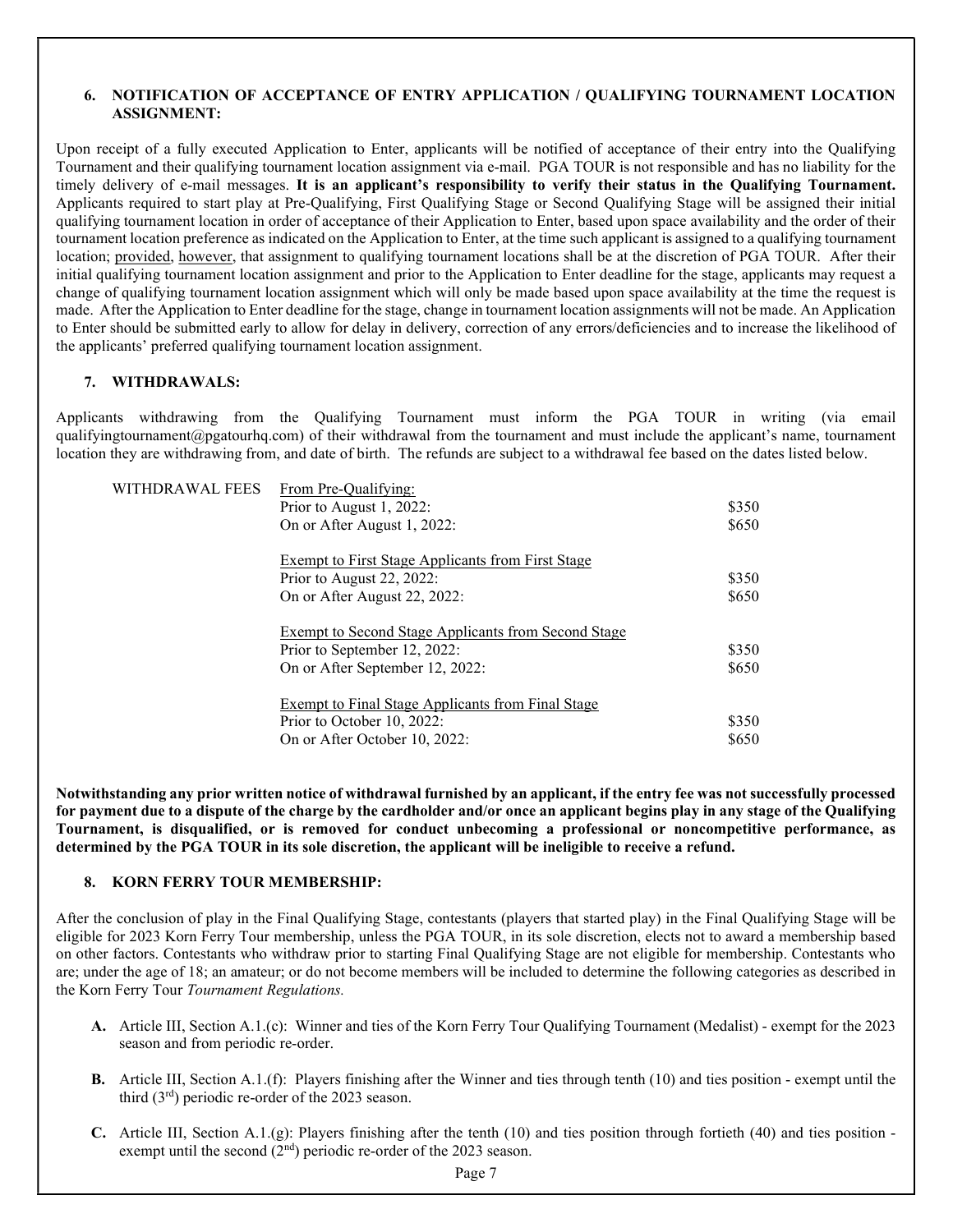**D.** Article III, Section A.1.(x): Players after the fortieth (40) and ties position - conditional status for the 2023 season – subject to first (1st) periodic re-order of the 2023 season.

Ties among those earning Korn Ferry Tour membership will be broken for the purpose of ranking (i.e., determining a Qualifying Tournament player's initial number on the 2023 eligibility list) by matching combined  $3<sup>rd</sup>$  and  $4<sup>th</sup>$  round scores. Ties remaining after a match of combined 3<sup>rd</sup> and 4<sup>th</sup> round scores will be broken by matching 18-hole scores from the contestants last completed round on the Host Course or such course as designated by PGA TOUR. Ties remaining after a match of rounds will be broken by matching individual hole scores in descending order, beginning with the 18<sup>th</sup> hole from the contestants last completed round on the Host Course or such course as designated by PGA TOUR. PGA TOUR reserves the right to periodically re-evaluate Qualifying Tournament members in 2023 and to reorder the ranking based on competitive performance during the 2023 season.

Access to Korn Ferry Tour cosponsored tournaments is initially determined by a player's finish position at the Korn Ferry Tour Qualifying Tournament and is subject to change as a result of periodic reorder, which benefits those players who perform best. Players who earn conditional status for the 2023 season (finish after the fortieth (40) and ties position) may have limited access to Korn Ferry Tour tournaments. Korn Ferry Tour Qualifying Tournament Final Stage contestants that are eligible to join the Korn Ferry Tour are not guaranteed that their eligibility ranking will provide access to a Korn Ferry Tour tournament.

The top ten (10) available Korn Ferry Tour members, based on Korn Ferry Tour eligibility have access to PGA TOUR Latinoamérica and PGA TOUR Canada.

### 9. NEW MEMBER ORIENTATION PROGRAM:

First time Korn Ferry Tour members (this includes members of PGA TOUR Latinoamérica and PGA TOUR Canada) are required to attend a *mandatory New Member Orientation Meeting* on Wednesday, November 2 at The Landings Club host clubhouse from 4:00-5:00 p.m. EDT (attendance is *required*).

Additionally, first time members are required to complete the Korn Ferry Tour New Member Orientation Online Program by Wednesday, November 30, 2022 at 5:00 p.m. EST. Failure to complete this orientation by the allotted time frame will result in disciplinary action and may result in loss of membership privileges.

### 10. INFORMATION:

### A. TRANSPORTATION/GOLF CARTS/CADDIES/PULL CARTS

i. Transportation/Golf Carts: Use of golf carts is prohibited. Players and caddies shall walk during official practice and competitive rounds.

NOTE: Anyone seeking use of a golf cart during practice rounds and competitive rounds due to a disability defined under the Americans With Disabilities Act (ADA) should contact the PGA TOUR Competitions Department at 904/285-3700 to obtain information on procedures for submitting such requests. All such requests and required information must be submitted to PGA TOUR no less than 60 days prior to the competition. Please note that requests due to injuries or impairments that do not qualify as a "disability" under the ADA will not be granted.

- ii. Caddies: At Pre-Qualifying, First Qualifying Stage and Second Qualifying caddies are not required. At the Final Qualifying Stage caddies are required.
- iii. Pull Carts: At Pre-Qualifying, First Qualifying Stage and Second Qualifying Stage manual and motorized pull carts are permitted. At **Final Qualifying Stage** pull carts are prohibited.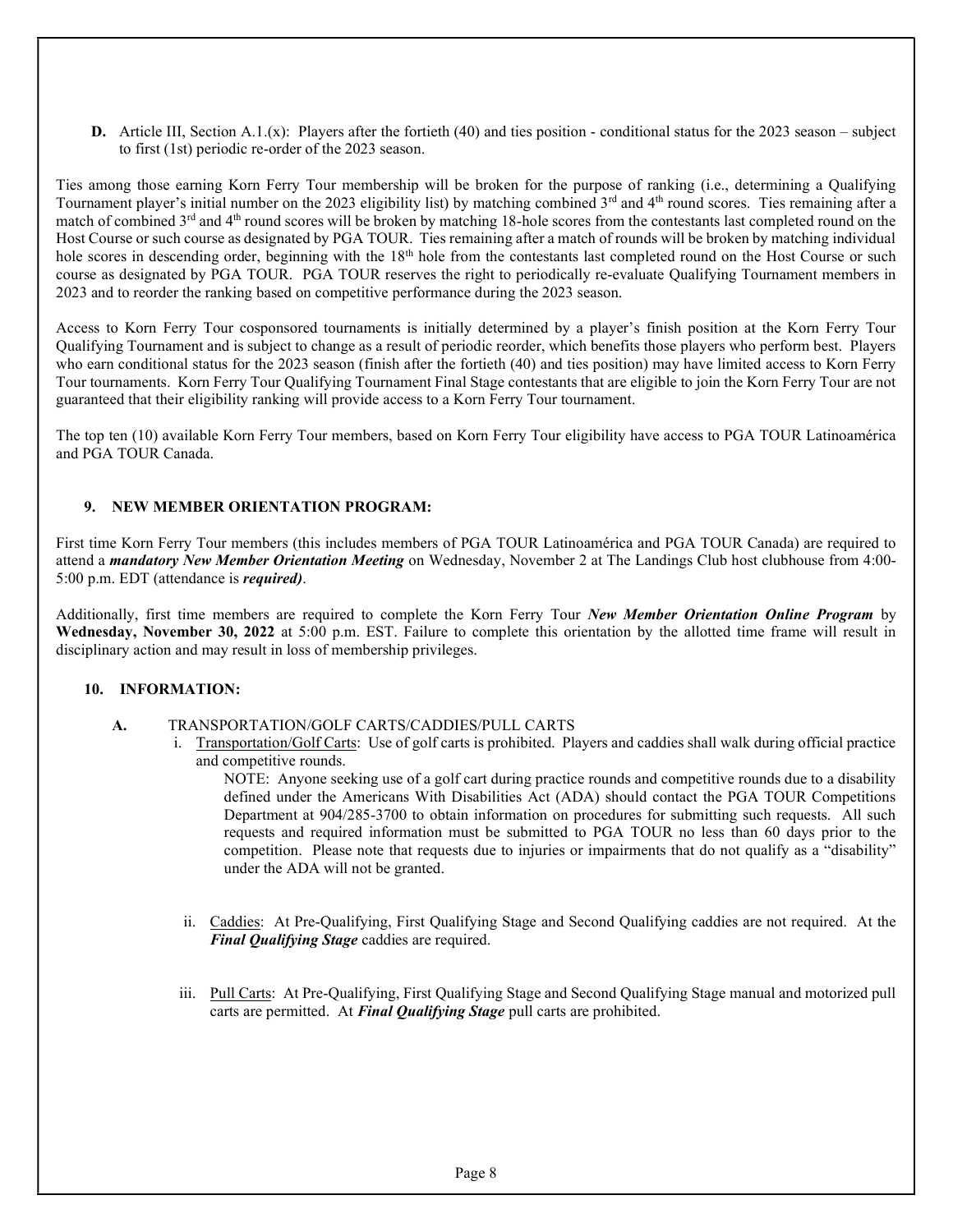#### B. PRACTICE

- i. Pre-Qualifying, First Qualifying Stage, Second Qualifying Stage: Official practice begins two days prior to the first scheduled qualifying round at 12:00 p.m. (local host site time).
- ii. Final Qualifying Stage: Official practice begins three days prior to the first scheduled qualifying round.

Practice before these designated times must be set up with course in advance by applicant. Fees are at the discretion of the host facility.

#### C. POSTPONEMENTS AND CANCELLATIONS

If in the judgment of the on-site PGA TOUR Official or designee, whose decision shall be final, conditions render commencement or continuation of tournament play inadvisable, play shall be postponed until such time as the PGA TOUR Official or designee determines that such weather conditions or other occurrences or conditions have improved sufficiently for play to commence or resume.

In situations involving adverse weather conditions or any other occurrence or condition the first priority is the completion of three rounds of a Pre-Qualifying Stage or four rounds of a First, Second or Final Qualifying Stage. Every effort will be made to achieve this by the end of the last scheduled competitive round day which may include playing more than one round in a day.

Pre-Qualifying Stages are "official" for purposes of determining those that qualify for the next Qualifying Stage if at least two rounds have been completed.

First and Second Qualifying Stages are "official" for purposes of determining those that qualify for the next Qualifying Stage if at least two rounds have been completed.

The Final Qualifying Stage is "official" for purposes of determining the Korn Ferry Tour Membership categories described in Section VIII of the Application to Enter the 2022 Korn Ferry Tour Qualifying Tournament if four rounds have been completed.

In the event three rounds at a Pre-Qualifying site cannot be completed by the end of the last scheduled competitive day, the next priority will be the completion of two rounds by the end of the last scheduled competitive day. In the event two rounds at a Pre-Qualifying site cannot be completed by the end of the last scheduled competitive day, play may be extended beyond the last scheduled competitive day only enough to complete the required number of rounds to become "official". A round at an "official" Pre-Qualifying site will not be started if it cannot be completed by the end of the last scheduled competitive day. A round at an "official" Pre-Qualifying site that is not completed by the end of the last scheduled competitive day will be canceled and the results through the last completed round shall stand, unless at least half the field has completed the round, in which case, play should be temporarily suspended and completed when conditions permit. No completion should extend past one additional day. In no situation would play resume in order to have at least half the field complete play so that play may be extended to an additional day.

In the event four rounds of a First or Second Qualifying Stage cannot be completed by the end of the last scheduled competitive day, the next priority will be the completion of three rounds by the end of the last scheduled competitive day. In the event three rounds of a First or Second Qualifying Stage cannot be completed by the end of the last scheduled competitive day, play may be extended beyond the last scheduled competitive day only enough to complete the required number of rounds to become "official". A round at an "official" First or Second Qualifying Stage will not be started if it cannot be completed by the end of the last scheduled competitive day. A round of an "official" First or Second Qualifying Stage that is not completed by the end of the last scheduled competitive day will be canceled and the results through the last completed round shall stand, unless at least half the field has completed the round, in which case, play should be temporarily suspended and completed when conditions permit. No completion should extend past one additional day. In no situation would play resume in order to have at least half the field complete play so that play may be extended to an additional day.

In the event four rounds of the Final Qualifying Stage cannot be completed by the end of the last scheduled competitive day, play will be extended an additional day. In the event four rounds of a Final Qualifying Stage cannot be completed by the end of one additional day, play may be extended beyond one additional day.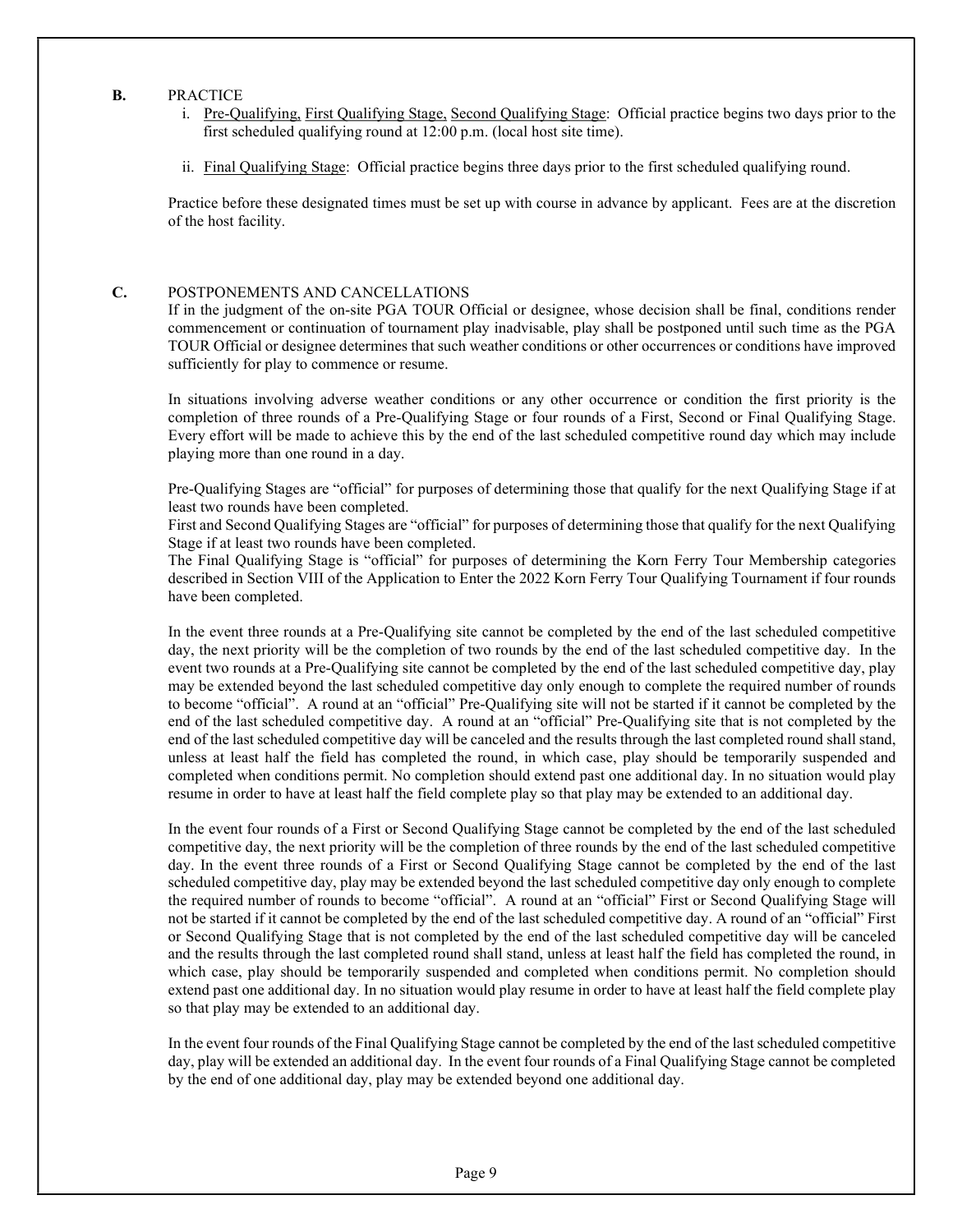#### D. FOOTWEAR/APPEARANCE

While on the host facility property during official practice and tournament round days:

#### i. Footwear:

Players - For Pre-Qualifying the use of traditional designed spikes comprised of either partially or entirely, metal, ceramic or other similar material is prohibited at Pre-Qualifying, unless the host facility permits the use of these types of spikes for normal play. For First, Second and Final Qualifying Stage the use of traditional designed spikes comprised of either partially or entirely metal, ceramic or other similar material is permitted on official practice and competitive days on designated practice areas and the competition course(s), however their use may be prohibited in other areas of the host facility.

Caddies - For Pre-Qualifying, First, Second and Final Qualifying Stage, neutral colored smooth rubber sole closed toed shoes are required. Golf shoes with any type of spike, sandals and open toe shoes are prohibited.

#### ii. Appearance:

Clothing worn by players and caddies shall be consistent with currently accepted golf fashion. A PGA TOUR Chief Referee shall interpret this regulation, subject to the approval of the Commissioner.

Players - For Pre-Qualifying, First, Second and Final Qualifying Stage, players shall present a neat appearance in both clothing and personal grooming. Golf shorts may be worn during practice rounds only. Blue jeans and/or T-shirts shall not be worn. Shorts must be knee-length, tailored and neat in appearance. Compression leggings worn underneath shorts must be solid in color.

Caddies - For Pre-Qualifying, First, Second and Final Qualifying Stage, caddies may wear solid neutral colored trousers or solid neutral colored tailored knee-length shorts. Blue jeans, cutoffs, T-shirts or tank tops shall not be worn. Caddie bibs shall be worn at the Final Qualifying Stage.

### 11. RULES OF GOLF/TERMS OF THE COMPETITION:

#### A. RULES OF GOLF

- i. Governance: For Pre-Qualifying, First, Second and Final Qualifying Stage, play shall be governed in accordance with the Rules of Golf of the United States Golf Association and R&A Rules Limited effective January 1, 2019 as modified by the 2022 Korn Ferry Tour Local Rules and Terms of the Competition (hard card) and the Notice to Players for the applicable course.
- ii. Teeing Area: For Pre-Qualifying, First, Second and Final Qualifying Stage, all applicants shall play from the same teeing area when starting play of a hole.
- iii. Groove and Punch Mark Specifications: For Pre-Qualifying, First, Second and Final Qualifying Stage the Groove and Punch Mark Specifications, Model Local Rule G-2 is in effect, but is modified as the exception to G-2 does not apply.
- iv. Distance-Measuring Devices: For play in Pre-Qualifying, First and Second Qualifying Stage, a player may obtain distance information by use of a distance-measuring device. If during the round, a player uses a distance-measuring device to gauge or measure other conditions that might affect his play (e.g. elevation changes, wind speed, etc.) the player is in breach of Rule 4.3a. For play in the Final Qualifying Stage, Model Local Rule G-5 is in effect and Rule 4.3a (1) is modified as follows: During a round, a player must not obtain distance information by using an electronic distance-measuring device.
- v. Greens Reading Material Restrictions: For play in Pre-Qualifying, First and Second Qualifying Stage, Model Local Rule G-11 is NOT in effect. For play in the Final Qualifying Stage, Model Local Rule G-11 is in effect, a 2022 Korn Ferry Tour Rules Committee approved yardage book will be the only book permitted for use during the competition.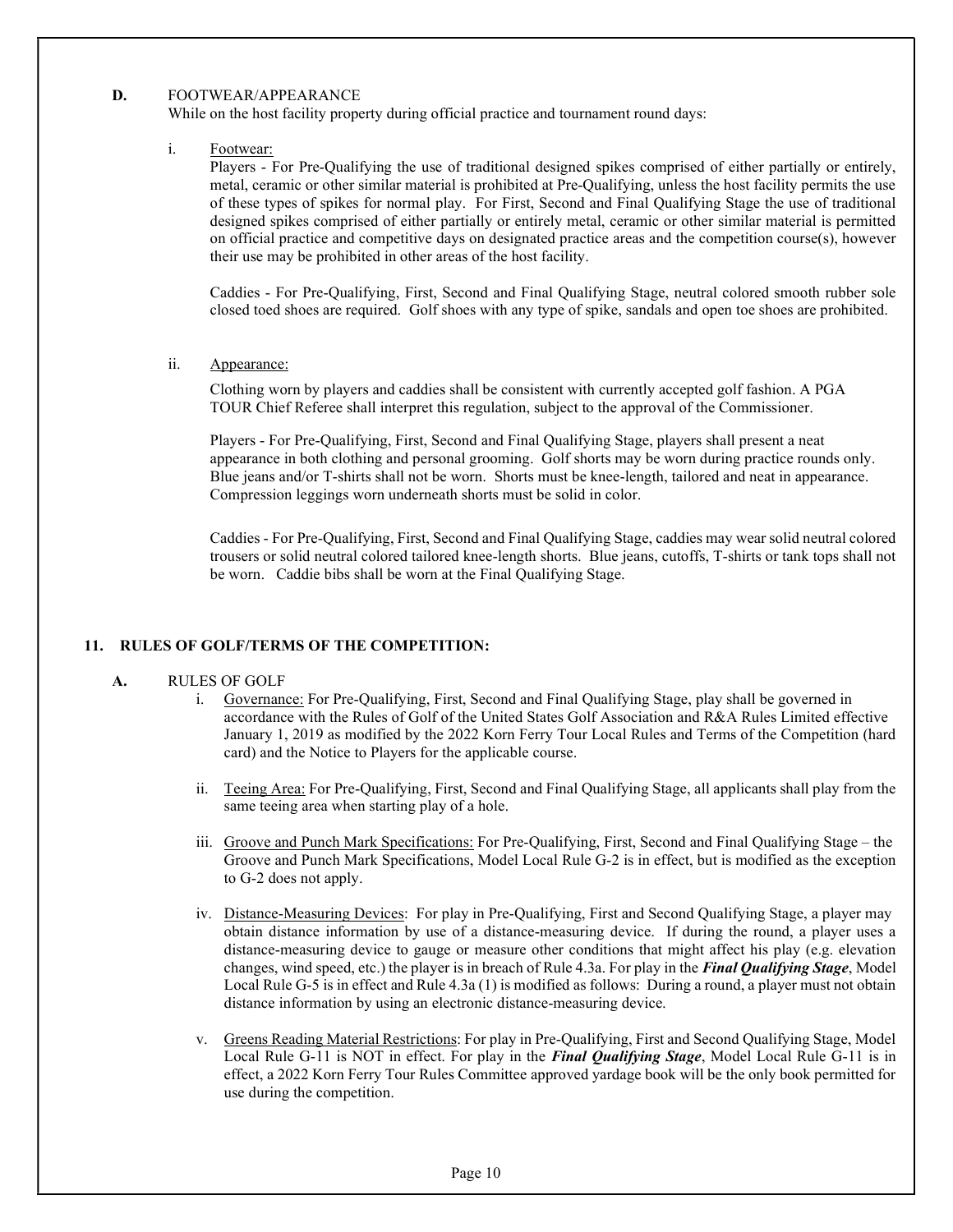- vi. 46-inch Club Length Limitation: For play in Pre-Qualifying, First Qualifying Stage and Second Qualifying Stage, Model Local Rule G-10 is NOT in effect. For play in the Final Qualifying Stage, Model Local Rule G-10 is in effect, a club must adhere to the club length limitation as set forth.
- vii. Pace of Play: For Pre-Qualifying, First, Second and Final Qualifying Stage Pace of play will be in accordance with the 2022 Korn Ferry Tour Pace of Play Policy, except the fine structure shall not apply.

Questions or disputes shall be settled by the Rules Committee appointed by PGA TOUR, whose decisions shall be final.

### 12. PERFORMANCE:

### A. NON-COMPETITIVE PERFORMANCE:

PGA TOUR reserves the right to remove an applicant from the competition if an applicant returns a non-competitive score at any Pre-Qualifying, First Stage, Second Stage or Final Qualifying Stage of the Korn Ferry Tour Qualifying Tournament.

### 13. PAYMENT:

Payments must be made by credit card in U.S. Funds (MasterCard, Visa or American Express) by entering online at http://qualifying.pgatourhq.com.

NOTE: SUCCESSFUL PRE-QUALIFIERS ONLY: A player upon successfully Pre-Qualifying, acknowledges they are required to make an additional payment of \$3,000 (in addition to the Pre-Qualifying entry fee) before 5:00 p.m. EDT, Wednesday, September 7, 2022 to be eligible to compete in the First Qualifying Stage. The fee may must be paid by credit card in U.S. Funds (Mastercard, Visa or American Express).

### 14. TERMS AND CONDITIONS:

### A. PRIVACY POLICY:

PGA TOUR, Inc. from time to time uses its contact lists for special offers, promotions and news about PGA TOUR and its programs. PGA TOUR does not at any time sell or distribute its contact lists. The complete privacy policy of PGA TOUR is available online at http://www.pgatour.com/company/privacy.html.

### B. TELEVISION, RADIO, MOTION PICTURE, PHOTOGRAPHIC, ELECTRONIC, INTERNET AND SIMILAR RIGHTS/DECLARATIONS:

The applicant hereby grants and assigns to PGA TOUR, Inc., without limitation, the applicant's individual television, radio, motion picture, photographic, electronic, internet "Interactive Applications" (as defined below) and all other media rights with respect to the applicant's participation in the qualifying tournament or any portion thereof (i.e., at all times on-site during Qualifying Tournaments and during any Qualifying Tournament-related activities), or any other footage of the applicant that may be captured by PGA TOUR, Inc. Entertainment or its contractors with the applicant's permission. "Interactive Applications" shall mean the presentation in any medium in a way that permits the viewer to interact with or manipulate the presentation or access other relevant information during the presentation. The applicant agrees to refrain from any action which will interfere with PGA TOUR's ownership of the rights hereunder granted and assigned to PGA TOUR or with any authorized use thereof. The applicant also agrees to abide by and be governed by the Korn Ferry Tour Tournament Regulations currently in effect (and, if a member of PGA TOUR, attest that a copy thereof has been furnished to me) and by the Rules of Golf of the United States Golf Association, subject to any modifications thereof approved by PGA TOUR.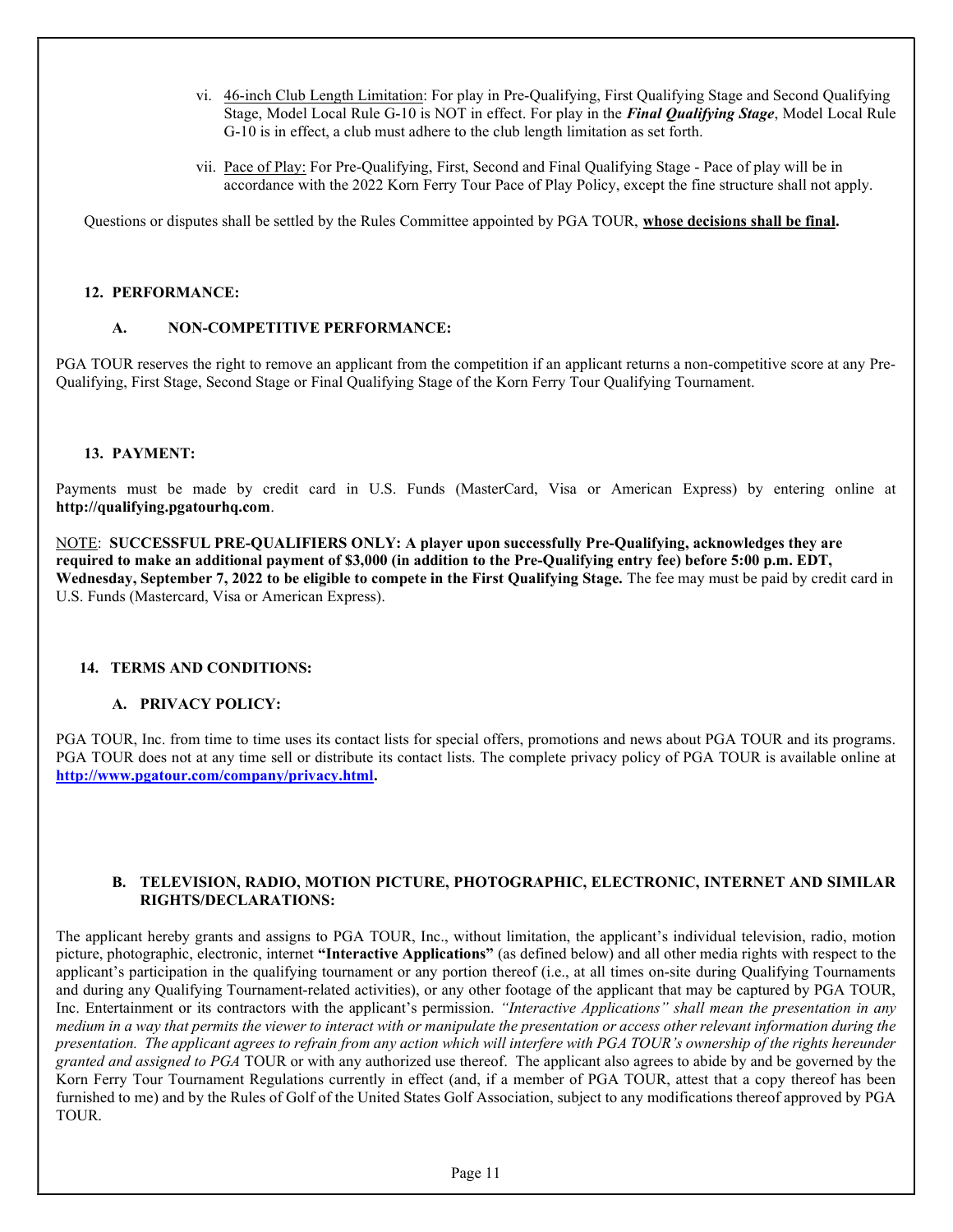### C. FORMAT AND SCHEDULE OF PLAY:

PGA TOUR reserves the right to change any Pre-Qualifying, First, Second, or Final Qualifying Stage tournament format, schedule of play, number of and location of qualifying tournament locations and reserves the right, in its sole discretion, to add applicants to the field of any Qualifying Stage.

### D. FINANCIAL CAPACITY:

The applicant hereby declares that they have the financial capacity to support themselves on the Korn Ferry Tour for one full year and that the foregoing information furnished by player in the Application to Enter is true and complete; and understands that any material false statements herein furnished by player may result in the player's expulsion from the Korn Ferry Tour Qualifying Tournament and the suspension or termination of the player's privileges in tournaments cosponsored, approved or endorsed by PGA TOUR.

### E. DRUG TESTING:

The applicant understands that drug testing may be conducted on players pursuant to the PGA TOUR Anti-Doping Program ("the Program"). By submission of an Application To Enter the 2022 Korn Ferry Tour Qualifying Tournament, the applicant consents to and agrees to be bound by all requirements of the Program specifically including but not limited to the applicant's agreement: to provide a urine and/or blood sample, as specified by PGA TOUR, to any testing agency authorized by the PGA TOUR at any time or place without advance notice; that refusal to provide a sample, if requested, will constitute an anti-doping rule violation; that any sample collected shall become the property of the PGA TOUR; that the PGA TOUR may disseminate information pertaining to me relevant to the Program, as permitted by the Program; and that the Results Management provision of the Program shall provide the sole and exclusive method for resolving any dispute related to drug testing.

## F. INTEGRITY PROGRAM:

The PGA TOUR Integrity Program (the "Integrity Program") is intended to maintain integrity and prevent betting-related corruption in PGA TOUR competitions. Under the Integrity Program, as a condition to the applicant's participation in the Qualifying Tournament, the applicant is prohibited from betting on any competition round of the Qualifying Tournament (in whole or in part) and/or distributing inside information for purposes of betting on any competition round of the Qualifying Tournament (in whole or in part). For such purpose, "inside information" means any information the applicant acquires regarding the Qualifying Tournaments by means of the applicant's participation in the Qualifying Tournament. Any violation of these terms may result in the applicant's dismissal from the Qualifying Tournament, among other consequences.

All members will be required to complete the online Integrity Program before they receive their member credentials – link will be provided to those advancing onto Finals.

## G. CONDUCT:

The applicant understands and agrees to the following:

- The applicant shall conduct themselves in a professional manner.
- Conduct unbecoming of a professional or noncompetitive performance in previous PGA TOUR or Korn Ferry Tour tournaments or any stage of the PGA TOUR Qualifying Tournament or Korn Ferry Tour Qualifying Tournament may be a basis for the rejection of an Application to Enter and/or removal of the applicant from the competition.
- The consumption of alcoholic beverages on the competition course or designated practice areas and/or using or selling illegal substances are deemed conduct unbecoming of a professional.
- The applicant shall be responsible for the conduct of their caddie. A caddie conducting themselves in an unbecoming manner may be basis for the removal of the applicant from the competition.
- PGA TOUR, in its sole discretion, shall determine what is deemed unbecoming conduct.